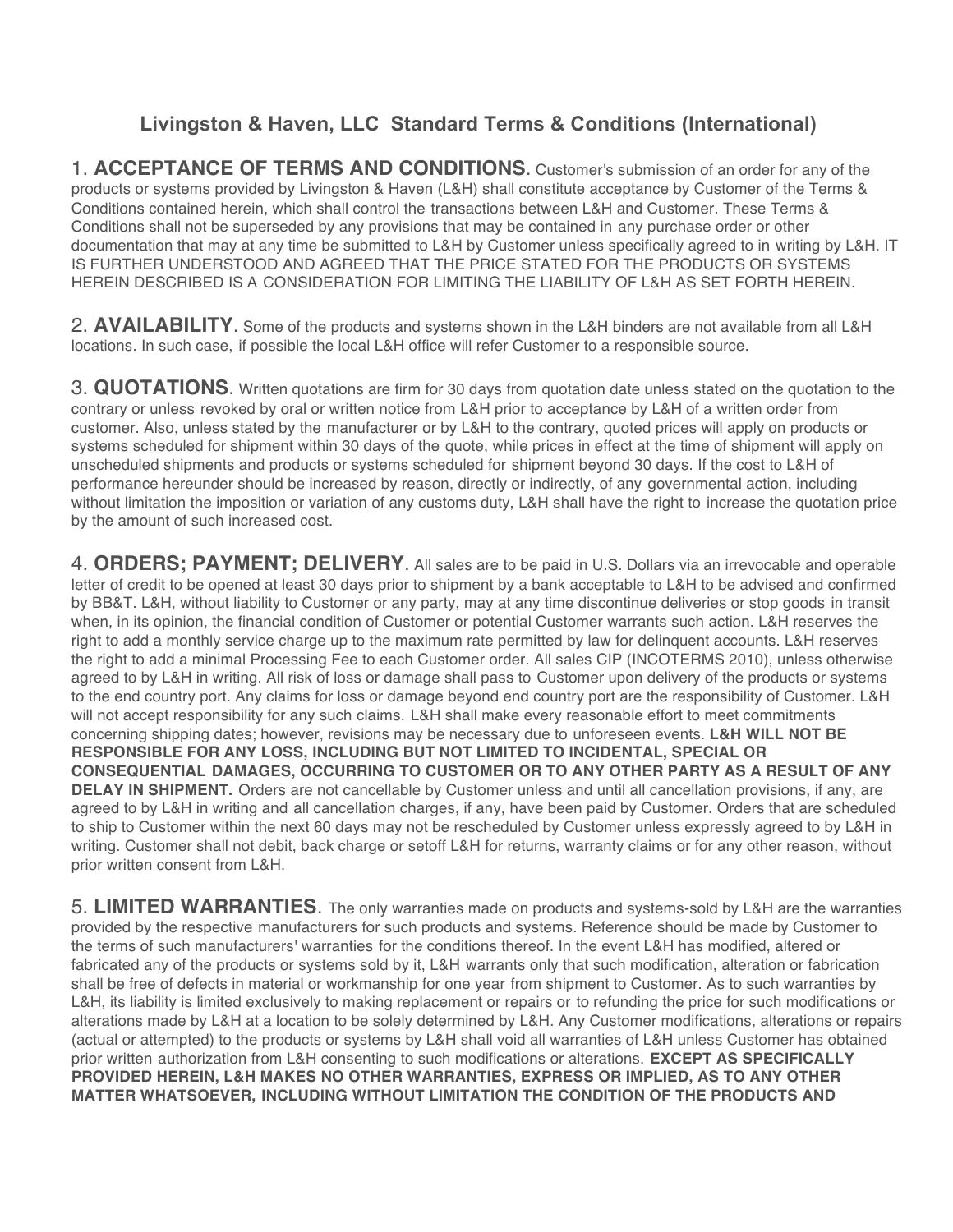**SYSTEMS, THEIR MERCHANTABILITY, OR THEIR FITNESS FOR ANY PARTICULAR PURPOSE. IN ADDITION, L&H WILL NOT BE RESPONSIBLE FOR INCIDENTAL, SPECIAL OR CONSEQUENTIAL DAMAGES RESULTING FROM AN ALLEGED BREACH OF SUCH WARRANTIES, IF ANY, OR FROM ANY OTHER ALLEGED BREACH OF ANY PROVISION OF L&H'S CONTRACT WITH CUSTOMER.** L&H staff are not authorized to warrant the suitability of products or systems for any particular application beyond the state of use described or warranty provided by the manufacturer for any such products or systems. In no event whatsoever shall L&H be liable to Customer for any amount beyond the initial purchase price paid by Customer for the product or service.

6. **TAXES; GOVERNMENT REGULATIONS**. Unless otherwise expressly stated in the quotation, L&H's quoted prices do not include sales, use, excise, V.A.T. or any other country, territory, state or local taxes. Customer shall be liable for any such levies. Failure by L&H to collect any such taxes from Customer with the initial invoiced amount shall not constitute a waiver of or bar to L&H's right to bill and collect from such Customer subsequently for such taxes. Customer shall comply with all governmental laws and regulations, and shall secure all necessary approvals, if any, applicable to the delivery, use and sale of the products and systems and any other conduct contemplated by Customer's purchase of the products and systems.

7. **DESTINATION CONTROL**. These products and systems were exported to the country named on the commercial invoice from the United States in accordance with the Export Administration Regulations and other applicable US law. Diversion contrary to U.S. law is strictly prohibited.

8. **RETURNED PRODUCTS AND SYSTEMS**. Goods may not be returned by Customer without L&H's prior written authorization. Any request to return must be made within 10 days from receipt of the goods. Returned goods must be in first class salable condition, in their original container, shipment prepaid and subject to inspection upon receipt by L&H. When goods are returned because of an acknowledged error by L&H, L&H will rectify its error promptly without expense to Customer. If the authorized return is not because of a fault of L&H or its suppliers, L&H will undertake all reasonable action to minimize the expense of such returns; however, L&H reserves the right to make a handling and restocking charge. Products and systems that have been manufactured or fabricated to Customer's specifications are not returnable.

9. **SHORTAGES AND DEFECTIVE PRODUCTS AND SYSTEMS**. All claims for shortages, defects or incorrect products or systems shipped to Customer must be filed by Customer with L&H within 10 days of the receipt of the product or system. Claims for loss or damage in transit beyond the end country port must be filed by Customer as per Section 4 above.

10. **SUPPLIER DISCRETION**. L&H reserves the right to make changes in its suppliers, without notification to Customer.

11. **USE OF PRODUCTS AND SYSTEMS**. The installation and the operation of the products and systems purchased from L&H in a safe manner and in conformance with all applicable codes and regulations of the country where products or systems are sold and delivered is Customer's responsibility.

12. **OWNERSHIP OF DESIGNS**. The right, title, copyright and ownership of any Products and Systems designed and sold by L&H remain with L&H. Additionally, if any engineering and/or design work is performed by L&H for Customer relative to products ordered under this agreement, Customer agrees that all right, title, copyright and ownership of such engineering and/or design work is solely the property of L&H.

13. **CHANGES IN TERMS AND CONDITIONS**. These Terms and Conditions are subject to change by L&H without prior notice. As per Section 1 above, these Terms and Conditions may not be altered in any way by Customer and L&H hereby rejects any effort by Customer to effect any such alteration.